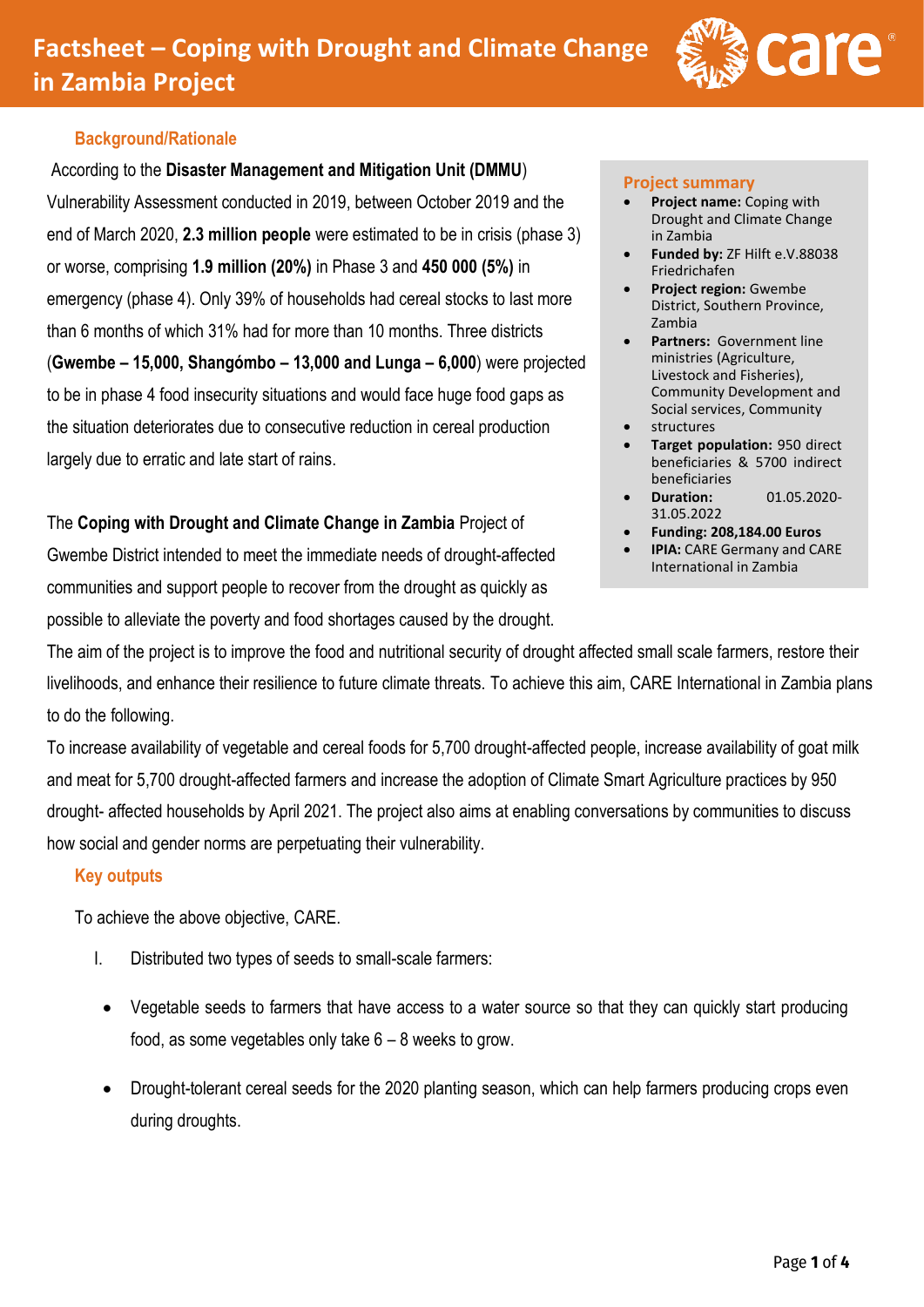

- II. Distributed goats to small-scale farmers to improve their nutritional security, as milk and meat provide a good source of protein.
- III. Trained small-scale farmers on climate-smart/conservation agriculture, which has the capacity to increase the efficient use of rainfall and reduce water runoff and evaporation, making better use of limited water.

IV. Held regular community conversations with communities so that they can discuss how the social and gender norms in their communities perpetuate their vulnerability - in this instance, their food security and livelihood challenges. This was done with a methodology that CARE has developed and that is called "Social Analysis and Action". These conversations led to significant transformation in knowledge, attitudes, and practices of participants and to greater equality in families and communities

# **Our approach**

The project approach was to reach to the viable but vulnerable famers that were affected by drought through the provision of agriculture inputs (vegetable seeds, drought tolerant cereal seeds, distribute small livestock (goats), train the farmers in Climate Smart Agriculture and Social action analysis training. The project collaborated with the government line Ministries and these included Ministry of Agriculture, Ministry of Livestock and Fisheries, Ministry of Community Development and Social Services and the local government and administration. The project collaborated also with the local and international NGOs in the operation district and these included ADRA, Selfhelp Africa, Heifer International and this was necessary so that to avoid the doubling of efforts to the same beneficiaries.

## **Achievements**

- 42 lead Farmers were trained in Climate Smart Agriculture in 21 centres of the 9 camps
- 935 (312 men & 623 women were trained in vegetable production, climate smart agriculture practices and goat production
- 42 demonstration sites or plots were established (plots where conservation agriculture practices were demonstrated)
- 1425 direct beneficiaries were reached with climate smart agriculture messages and a total of 8550 indirect beneficiaries were reached on climate smart agriculture
- 1425 beneficiaries received vegetable seeds (cabbage, okra, amaranthus, rape, Chinese cabbage, pumpkin leaves, and cowpeas)
- 950 beneficiaries (314 men & 636 women) received drought tolerant field crop seed (white maize, orange maize, sorghum, millet)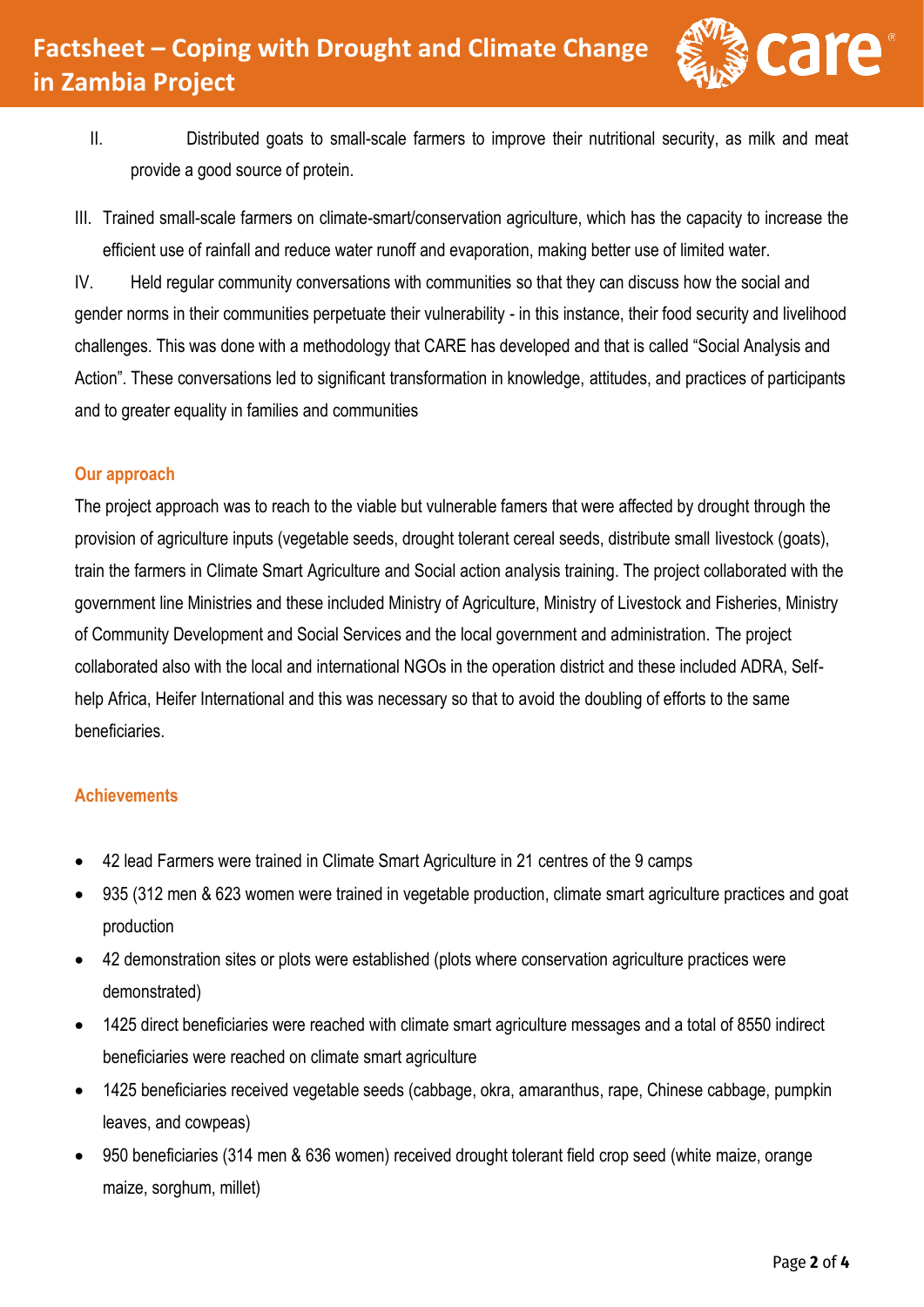# **Factsheet – Coping with Drought and Climate Change in Zambia Project**



- 1425 beneficiaries received Pesticides to apply in their field crops and vegetable gardens for control of pests
- 950 does (Female goats) were distributed and restocked to 475 farmers on the 'Pass on exercise Basis'
- 95 bucks (male goats) were distributed to 475 farmers (1 goat per 5 farmers)
- Drugs and chemicals for goats were distributed to the 475 farmers
- 21 Community facilitators were trained in SAA (Social Action Analysis) on community conversation on gender and social norms
- 1025 farmers were reached with SAA messages

## **Pictures**





**Rodinah in her garden showing the vegetable crops (Pictures curtesy of Brian Kafula)**

![](_page_2_Picture_12.jpeg)

**Enock and nephew with goats (kids) Enock with CARE staff ( Pictures curtesy of Brian Kafula)** 

![](_page_2_Picture_14.jpeg)